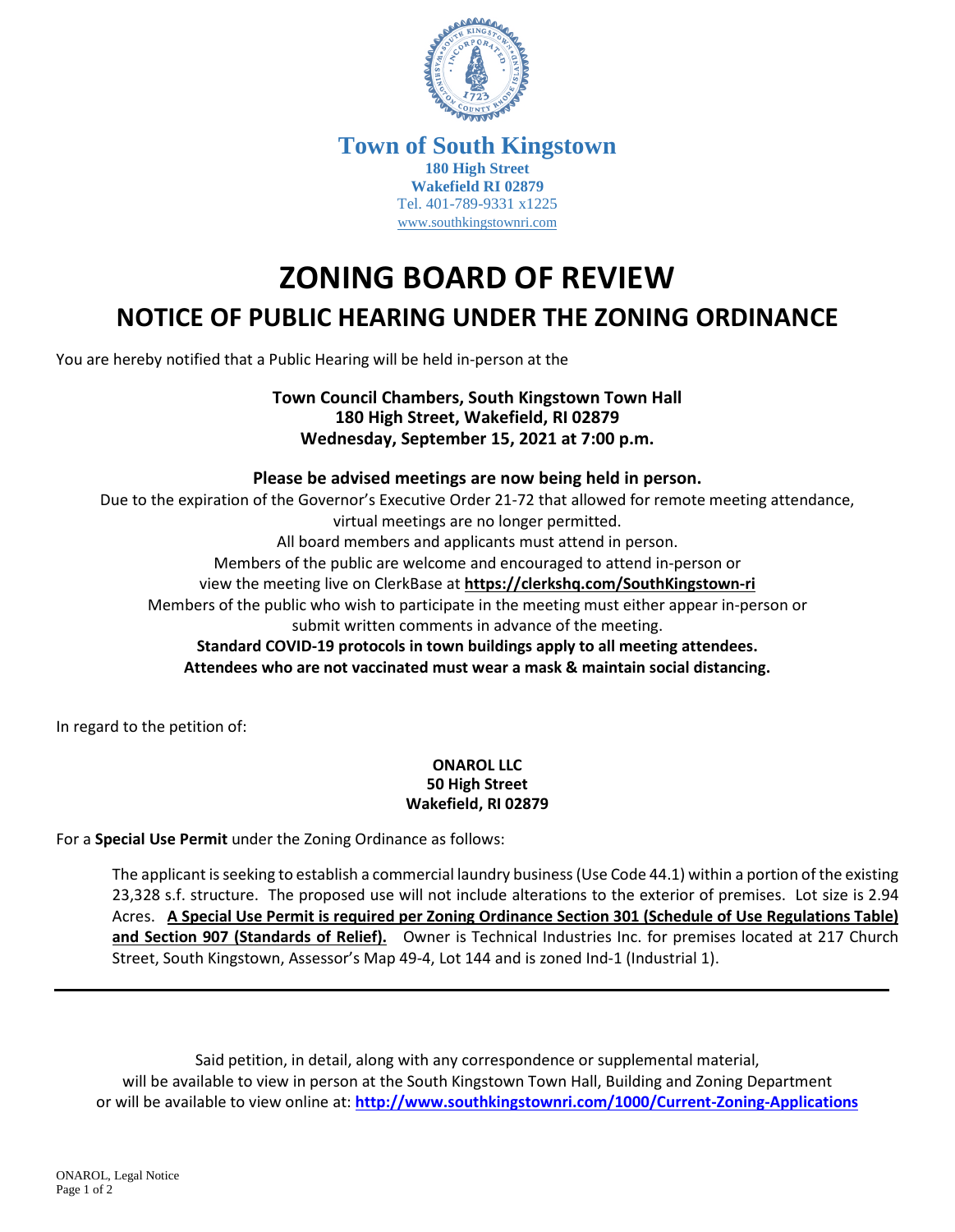

## **Town of South Kingstown 180 High Street Wakefield RI 02879** Tel. 401-789-9331 x1225 [www.southkingstownri.com](http://www.southkingstownri.com/)

**Individuals requesting American Sign Language interpreters or Cart service must call the Town Clerk's Office at 401-789-9331 at least seventy-two (72) hours in advance of public meeting.** 

Regards,

Latier Dann

James Gorman, Building Official & Zoning Clerk